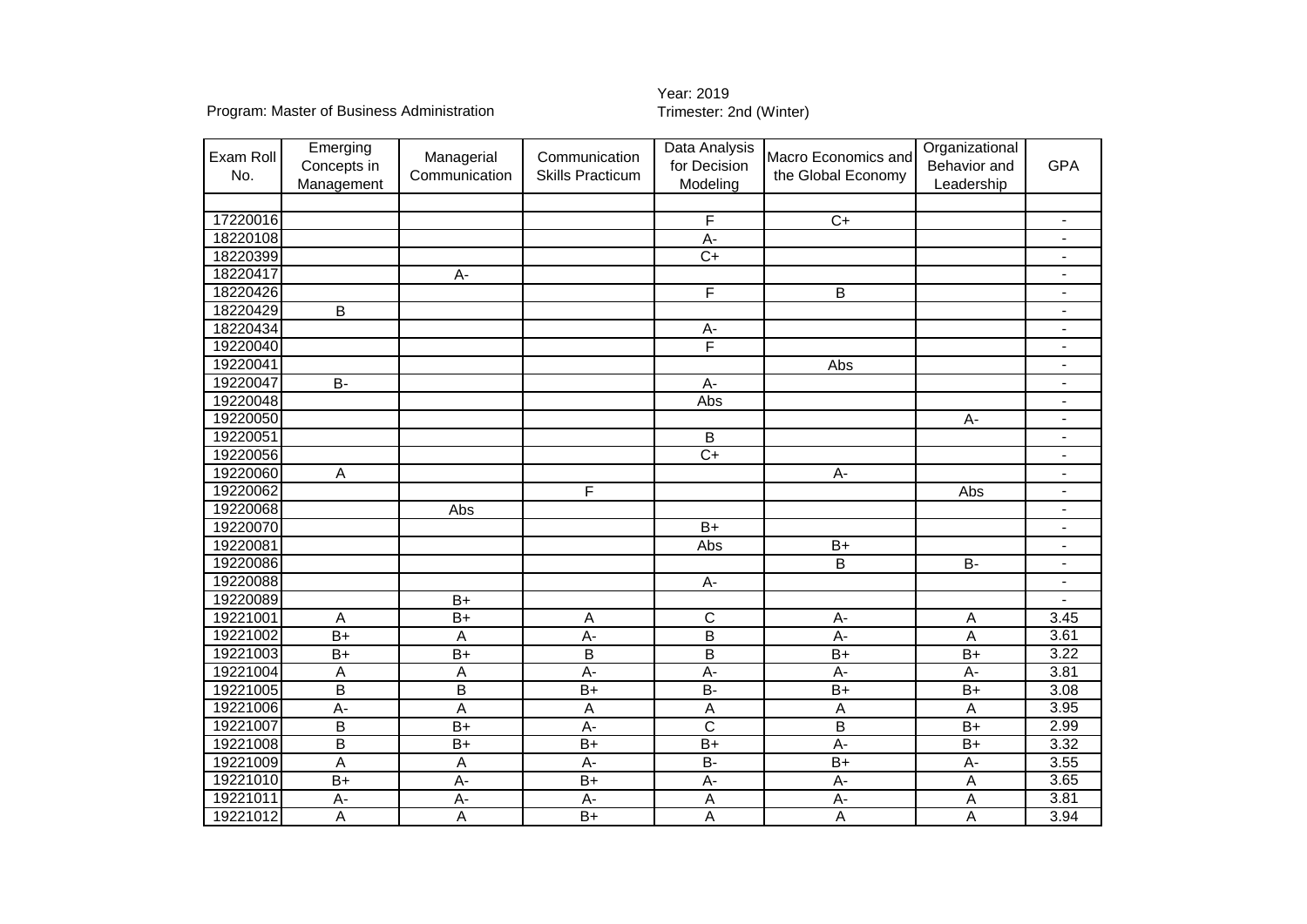Program: Master of Business Administration

## Year: 2019<br>Trimester: 2nd (Winter)

|           | Emerging                |                 |                         | Data Analysis   |                         | Organizational |                |
|-----------|-------------------------|-----------------|-------------------------|-----------------|-------------------------|----------------|----------------|
| Exam Roll | Concepts in             | Managerial      | Communication           | for Decision    | Macro Economics and     | Behavior and   | <b>GPA</b>     |
| No.       | Management              | Communication   | <b>Skills Practicum</b> | Modeling        | the Global Economy      | Leadership     |                |
|           |                         |                 |                         |                 |                         |                |                |
| 19221013  | A                       | А               | Α                       | Α               | $A -$                   | $A -$          | 3.89           |
| 19221014  | A-                      | A               | A-                      | A               | A-                      | A              | 3.86           |
| 19221015  | $\overline{B+}$         | $A -$           | $\overline{B+}$         | A               | A                       | $\overline{A}$ | 3.70           |
| 19221017  | A-                      | A               | A-                      | A               | Α                       | $A -$          | 3.86           |
| 19221018  | $\overline{B}$          | B               | B                       | $\overline{C+}$ | B                       | $\overline{B}$ | 2.82           |
| 19221019  | A                       | $A -$           | $A -$                   | A               | $A -$                   | A              | 3.86           |
| 19221020  | $B+$                    | $A -$           | $A -$                   | <b>B-</b>       | $A -$                   | A              | 3.50           |
| 19221021  | <b>B-</b>               | $B+$            | A                       | B               | $B+$                    | A-             | 3.27           |
| 19221022  | B                       | $B+$            | $B+$                    | C               | <b>B-</b>               | $A -$          | 2.97           |
| 19221023  | $A -$                   | $\overline{A}$  | $\overline{B+}$         | B               | $\overline{A}$          | A              | 3.59           |
| 19221024  | A                       | $\overline{A}$  | Α                       | A               | A                       | A              | 3.95           |
| 19221025  | $A -$                   | $B+$            | $A -$                   | A-              | A                       | A              | 3.74           |
| 19221026  | B                       | $B+$            | $\overline{B+}$         | B               | $B+$                    | A              | 3.32           |
| 19221027  | A                       | $A -$           | $A -$                   | $A -$           | $A -$                   | A              | 3.81           |
| 19221028  | $A -$                   | A               | $\overline{A}$          | $\overline{A}$  | $\overline{B+}$         | A              | 3.76           |
| 19221029  | $B+$                    | A-              | $A -$                   | $B+$            | $A -$                   | $B+$           | 3.48           |
| 19221030  | Abs                     | Abs             | B-                      | Abs             | B                       | Abs            |                |
| 19221031  | $B+$                    | Α               | A                       | А-              | $B+$                    | A              | 3.69           |
| 19221032  | В                       | $B+$            | $A -$                   | F               | B                       | $A -$          |                |
| 19221033  | $\overline{B}$ +        | A-              | $\overline{A}$          | A               | $A -$                   | $\overline{A}$ | 3.68           |
| 19221034  | А-                      | Α               | $A -$                   | A               | $A -$                   | A              | 3.86           |
| 19221035  | A-                      | $B+$            | B                       | A               | Α                       | A-             | 3.67           |
| 19221036  | $B -$                   | B               | B                       | F               | B                       | A-             | $\overline{a}$ |
| 19221037  | <b>B-</b>               | $\sf{B}$        | F                       | Abs             | F                       | $B+$           |                |
| 19221038  | A                       | A               | A-                      | $B+$            | A-                      | $\overline{A}$ | 3.79           |
| 19221039  | B                       | $\overline{B+}$ | A-                      | B               | $\overline{B+}$         | $\overline{A}$ | 3.30           |
| 19221040  | Α                       | A               | A-                      | A               | Α                       | A              | 3.97           |
| 19221041  | B                       | $\overline{B+}$ | $\overline{B+}$         | $\overline{A}$  | $A -$                   | F              |                |
| 19221042  | $\overline{B}$          | F               | F                       | B               | $\overline{B}$          | $B+$           |                |
| 19221043  | $\overline{A}$          | A               | A                       | $\overline{A}$  | $\overline{\mathsf{A}}$ | A              | 3.95           |
| 19221044  | A                       | A               | A                       | A               | A                       | $\overline{A}$ | 4.00           |
| 19221045  | B                       | $A -$           | B                       | А-              | $A -$                   | A              | 3.56           |
| 19221046  | $\overline{\mathsf{B}}$ | B               | $B+$                    | $\overline{B+}$ | $B+$                    | $\overline{A}$ | 3.26           |
| 19221047  | $B+$                    | A-              | B                       | $B+$            | A                       | $A -$          | 3.55           |